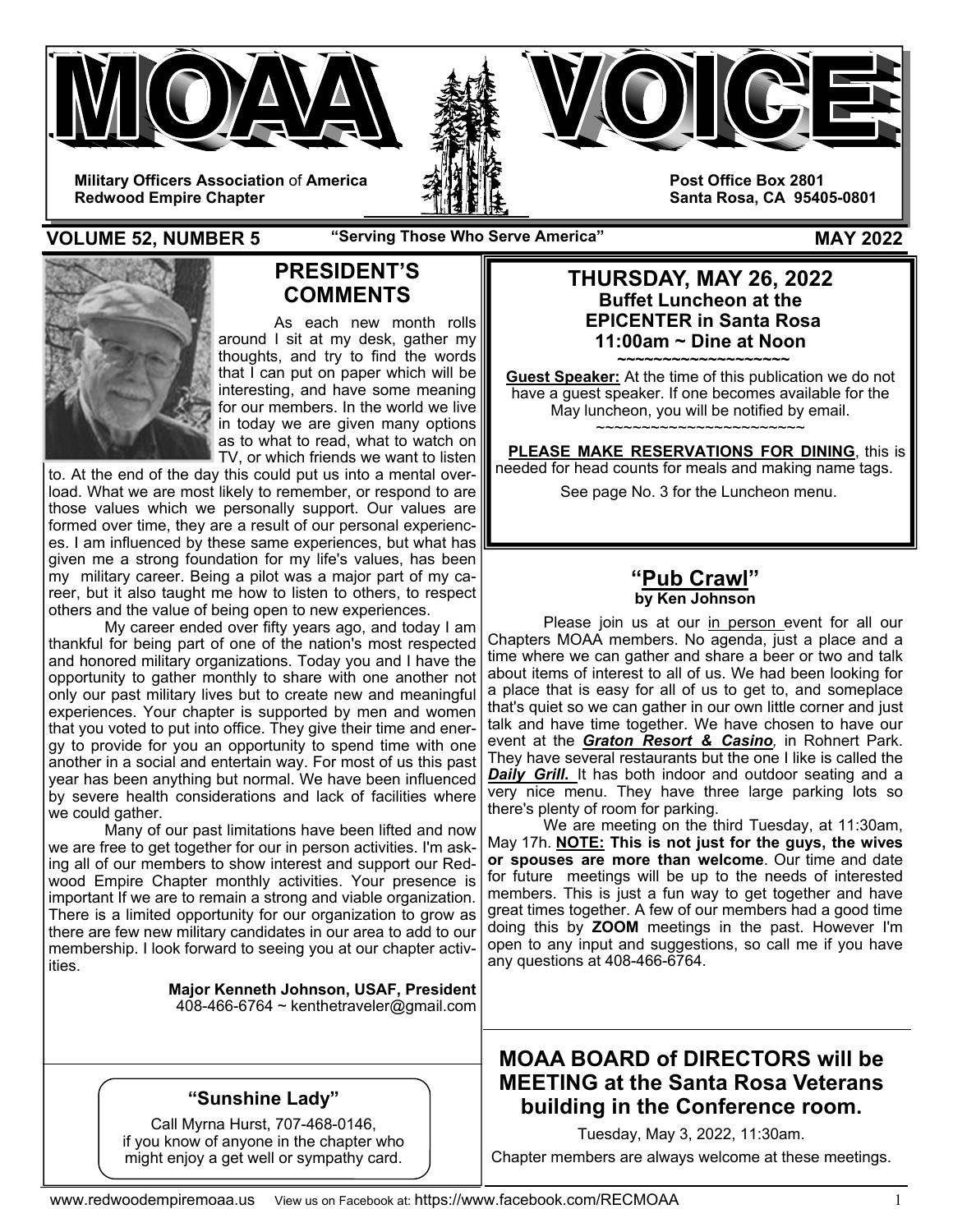# **Legislative Update- May 2022**

#### **Federal**

**Federal Budget . 2022 NDAA**. MOAA annual Advocacy in Action has been launched and we, in California, have a big part! The 2022 NDAA funding is still being worked on so MOAA has established a priority list of legislation for our legislators to consider. Therefore, CalMOAA and its chapters will work extensively through in-person meetings with our respective congress members, virtual meetings through Zoom, telephone meetings, or lastly direct mail with the approved talking points.

Three National MOAA priorities are:

**S. 344/ HR 1282 Concurrent Receipt - aka Major Richard Star Act**. This legislative proposal would provide for full retirement benefits for those injured in combat and forced to retire before twenty years off service. Although it has received adequate support with more than 212 cosigners, it might not "make to cut" when the NDAA gets finalized unless a counter balancing budget line has been found. Happily, **Congressman Jerad Huffman** is a cosigner, however, **Congressman Mike Thompson** is not at this time.

**H.R. 4824 Stop Copay Overpay Act– TRICARE Mental Health Copayments**. Support for mental health is increasingly important, and the issue is getting attention on the Hill due to pandemic impacts and the effects of social media on children's well-being. This bill seeks to remedy TRICARE's financial barrier to care when it is available will benefit our currently serving families on TRICARE Select and our working-age retirees and their families.

**Military Pay Raise at 4.6%.** This proposal should be included in the FY 2023 NDAA based on the President's guidance and input from the Armed Services Committees in both chambers. However, some legislators are interested in adjusting pay for junior enlisted. No details are available at this time. However, although a 2.7% pay raise is included, it does not meet the requirements of the Employment Cost Index (ECI) which is 4.6% for all ranks due to a 2.6% gap from previous years. This issue is significantly important to those who are about to retire.

**COLA continues to rise**. The latest information available shows it 5.5% above the baseline.

**GET INVOLVED!** Please tear out the letters to our legislators from the latest issue of the Military Officer and send to the addressees. With inflation rampant, we all need cover the backs of each other.

#### **State**

 We need to send kudos to our **CalMOAA President Fred Green and VP Legislative Jeff Breiton** for their herculean efforts in organizing the state support of the National MOAA's Advocacy in Action as well as their timely efforts to get **AB1623 Tax Exemption for Military Retired Pay** passed after more than 15 years of trying, Friends, this is one of the several reasons why we belong to CalMOAA. If you are not a member now, join the Redwood Empire Chapter now; if you know someone who could be a member, ask them to join!

**AB 1623 Tax Exemption for Military Retired Pay** continues to be our major thrust this month to keep this issue in front of our Assembly members and Senators eyes.

 The good news is that the bill has passed the **Revenue and Taxation Committee** and will go to the Appropriations Committee before going to the floor for a vote. There is still a lot of work to do, so now is not a time to relax.

**Voter Voice.net** There will be another Voter Voice "tap and send" letter ready shortly sponsored by the CSCVC urging our State Legislators to support AB 1623. It is critically important to keep this issue in front of them. **Stay alert!**

> **Vern McNamee, LTC, USA Retired**  Legislative Chairman Redwood Empire Chapter, MOAA (CA30)

## **Redwood Empire Chapter member CPT WILLIAM ANDERSON, USA**

**Is offering his service to members and veterans in need.** 

 He realizes that the country is presently going through a rough time, because of the present COVID-19 virus and shelter in place, there are a lot of people with many different needs. He is offering to our members and any veterans organizations his help.

 As a landlord he can repair many house issues for our their members. **FREE!** They only need to pay for parts.

 He can transport supplies. He lives in Santa Rosa. He owns 59 properties in this state alone and is his own maintenance service. He does many kinds of things.

 Anyone can call him and he will give you more details.

Call: William Anderson at 707-331-0366

### **COL WILLIAM G. BREY SCHOLARSHIPs**

(Five Scholarships Awarded read below)

 The Scholarship Committee, in concordance with the Board of Directors, is extremely pleased to announce the winners of the 2022 Brey Scholarships. All applicants are highly qualified and should do very well in their future endeavors. A total of **\$18,000** has been awarded to Macdalah Fry, granddaughter of Wally McCall; Jessica Nowacki, granddaughter of Don and Barbara Nowacki; Anna Linch, granddaughter of Don and Susan Linch; Zoe Phan, granddaughter of Don and Susan Linch; and Adinath Lane, grandson of Jeannine Lane.

 My grateful thanks to Lee Hoskins, Mary Gwen Neisingh, and Laurell Meredith for their efforts, work and input on behalf of these students.

 A special thank you also to Pete Rizzo for redacting pages and pages of the applications.

#### **Susan Linch**, Scholarship Committee Chair

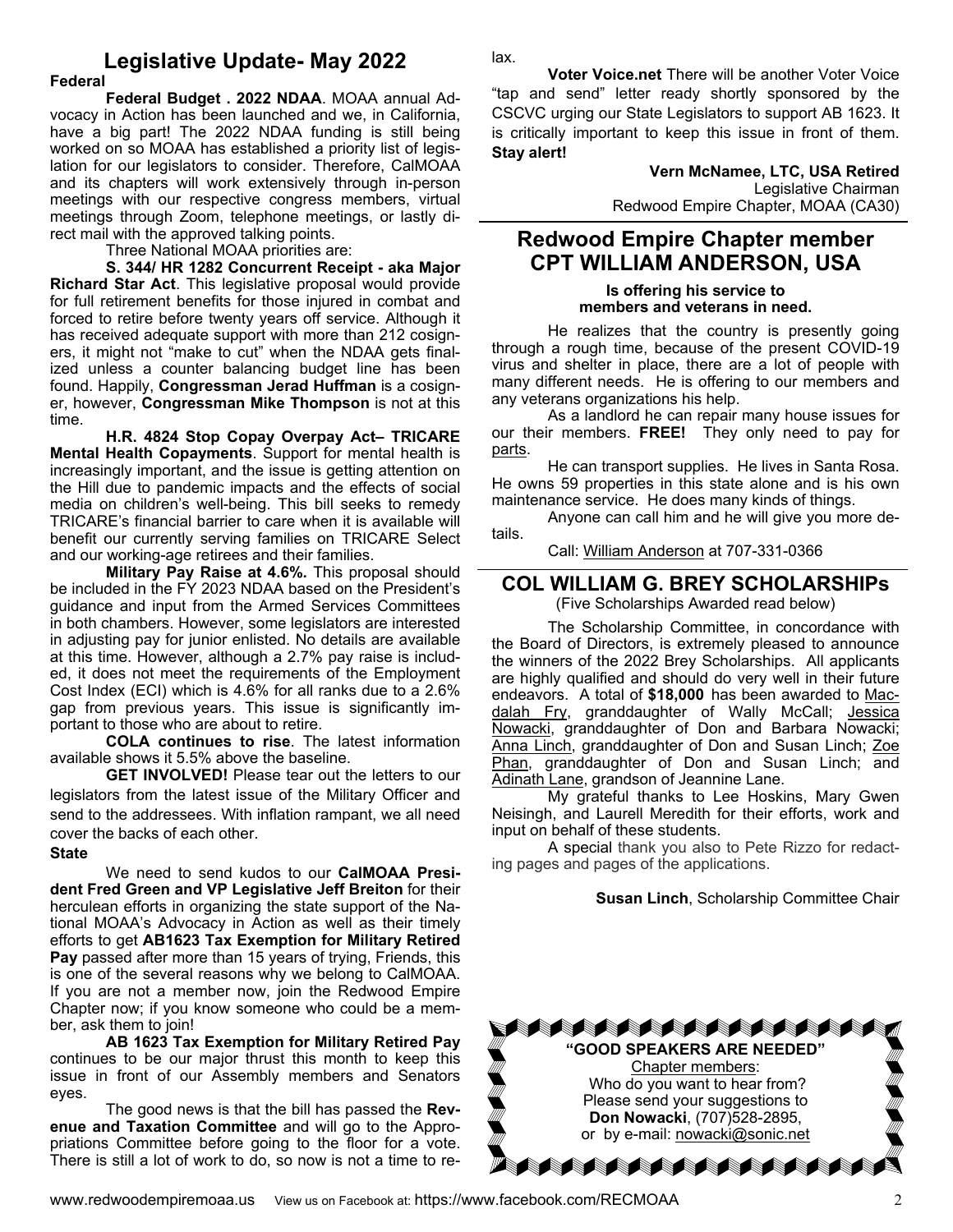|                                                                                                 | (A Sonoma County Main Chapter event; all members are more than welcome)                                                                                                                                                        |  |  |
|-------------------------------------------------------------------------------------------------|--------------------------------------------------------------------------------------------------------------------------------------------------------------------------------------------------------------------------------|--|--|
|                                                                                                 | <b>Buffet Luncheon, Thursday May 26, 2022</b><br>Epicenter, 3215 Coffey Lane, Santa Rosa<br>Socializing 11:00 to 11:45 am, Meeting starts, Lunch 12:00 noon<br>Cost (including tax and tip) - Price \$26.00                    |  |  |
| Salad: Fruit Salad. Fresh Rolls & Butter.                                                       |                                                                                                                                                                                                                                |  |  |
| Lunch: Roasted Chicken with Herbs and Chicken Gravy, Teriyaki Beef Strips, Rice, Glazed Carrots |                                                                                                                                                                                                                                |  |  |
| Dessert: Cookies. Water, Iced Tea, Hot Tea and Coffee                                           |                                                                                                                                                                                                                                |  |  |
|                                                                                                 | <b>Enclosed:</b> is my check for my advanced reservation persons $@$ \$26.00 each. \$                                                                                                                                          |  |  |
| Information is needed for head counts for meals and making name tags.                           | Note: All must make RESERVATIONS Please Pre Pay if possible. (Late options only Pay At Door).<br>NO RESERVATION or Walk-Ins will cost \$30.00 per person.                                                                      |  |  |
| Donations: Col. Brey Scholarship Fund (Fully Tax Deductible). \$____________ TOTAL: \$________  |                                                                                                                                                                                                                                |  |  |
| Guest Speaker: None at time of publication.                                                     |                                                                                                                                                                                                                                |  |  |
|                                                                                                 |                                                                                                                                                                                                                                |  |  |
|                                                                                                 |                                                                                                                                                                                                                                |  |  |
| Please list the names of all guest, so that we can make NAME TAGS for them too, thank you.      |                                                                                                                                                                                                                                |  |  |
|                                                                                                 | before the Thursday event to request a refund on prepaid meals."                                                                                                                                                               |  |  |
| <b>PLEASE PAY YOUR ANNUAL</b><br><b>DUES THEY ARE ONLY \$25.00</b><br><b>PER YEAR</b>           | ing more trips to the bathroom, thus providing more exercise.<br>God looked down and saw that it was good.<br>So if you find as you age, you are getting up and<br>down more, remember it's God's will. It is all in your best |  |  |
|                                                                                                 | interest even though you may mutter under your breath.                                                                                                                                                                         |  |  |
| <b>SEE IF YOURS IS MISSING</b><br><b>BELOW</b>                                                  | <b>Nine Important Facts to Remember</b><br>as We Grow Older                                                                                                                                                                    |  |  |
| ,,,,,,,,,,,,,,,,,,,,,,,,                                                                        | • Death is the number 1 killer in the world.                                                                                                                                                                                   |  |  |
| <b>THE FOLLOWING 18 MEMBERS HAVE</b><br><b>NOT PAID THEIR DUES FOR 2022.</b>                    | • Life is sexually transmitted.<br>• Good health is merely the slowest possible rate at which<br>one can die.                                                                                                                  |  |  |
| (AND THEY MAY BE DROPPED)                                                                       | • Men have 2 motivations: hunger and hanky panky, and                                                                                                                                                                          |  |  |
| WLA, MB, CDB, DWC, RNC, LE, NMH, MAH, HWH, JK,<br>WWL, MPM, JAP, SS, DLT, AU, TU, NDW           | they can't tell them apart. If you see a gleam in his eyes,<br>make him a sandwich.<br>• Give a person a fish and you feed them for a day. Teach<br>a person to use the Internet and they won't bother you                     |  |  |

www.redwoodempiremoaa.us View us on Facebook at: https://www.facebook.com/RECMOAA 3

things, requiring them to bend, reach, and stretch. And God

 Then God considered the function of bladders and decided seniors would have additional calls of nature, requir-

looked down and saw that it was good.